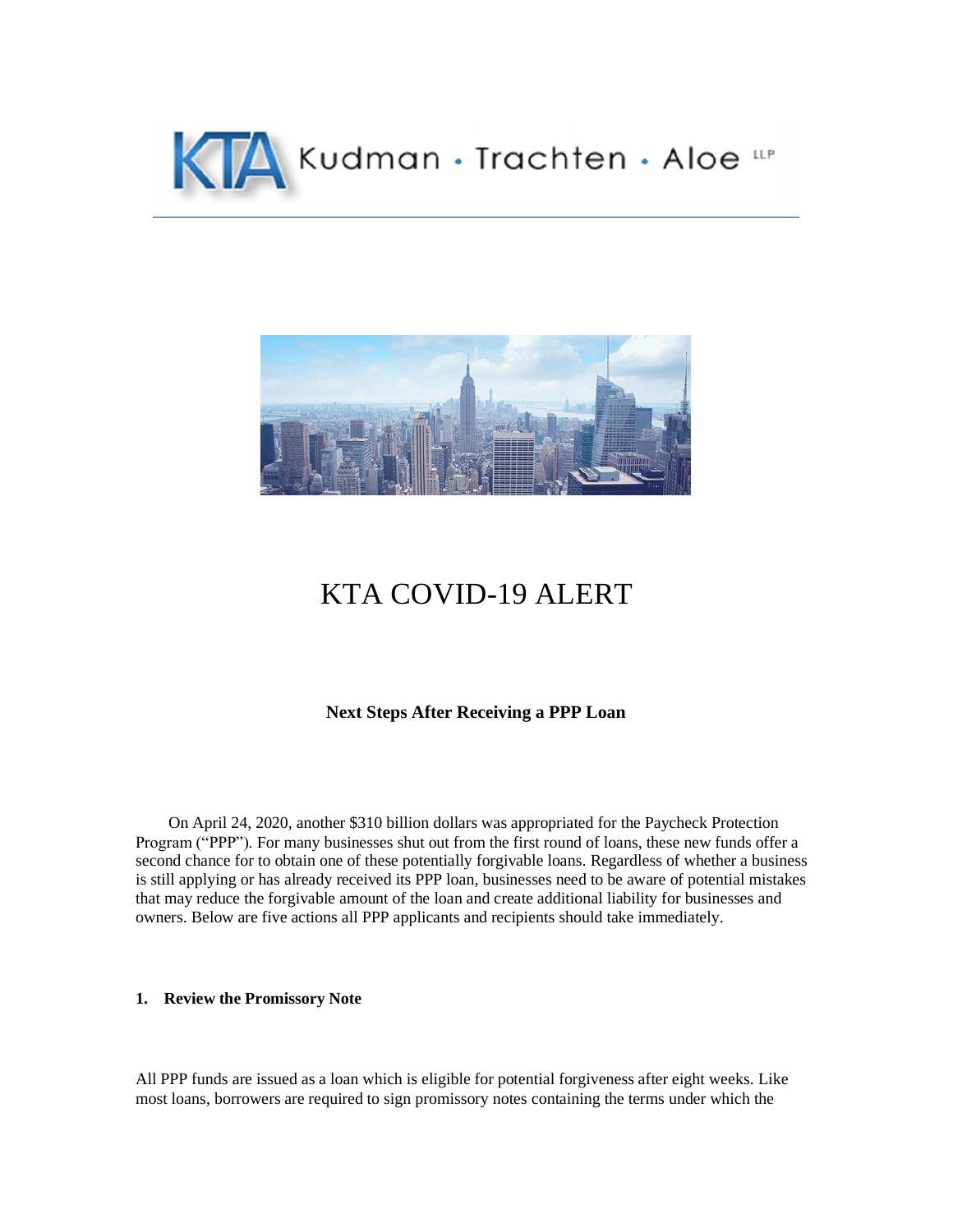money will be required to be paid back. These terms include important details such as the expected monthly payment amount, the due date of the first payment, and the conditions triggering a default. However, many of the notes are missing important terms or contain terms that contradict the CARES Act, such as personal guarantees for owners. Moreover, some banks have buried the promissory note in their application package, resulting in some businesses overlooking this key document. It is advised that all businesses obtain a copy and review this important document with counsel prior to signing.

#### **2. Retain All Documentation to Support the Certifications Made on the Application**

Every PPP loan application is a sworn statement made subject to the penalties of perjury. Included in that application are certifications regarding the business's payroll and the business's need for the loan. Businesses should retain copies of the loan application and all documentation submitted to the bank. In addition, businesses must certify that current economic uncertainty makes the loan necessary to support ongoing operations. Businesses with easy access to capital and not anticipating reductions to income should be prepared to substantiate this certification with supporting documentation. Misstatements or false certifications may result in additional liability for businesses, including potential charges under the False Claims Act, which carries treble damages.

In addition, all businesses are required to apply for forgiveness with their lender. No loan forgiveness will be available without documentation showing how and when the loan funds were spent. For payroll costs, businesses will likely need to provide the IRS Form 941 (quarterly tax return) and payroll reports. For other expenses, businesses may be required to produce both bills and cancelled checks to substantiate any amounts spent. Businesses are advised to keep the funds segregated from general operating funds to allow for easy tracing when applying for forgiveness. All PPP recipients should contact their lenders for additional information regarding applying for loan forgiveness.

#### **3. Plan How to Use the Funds To Earn Forgiveness**

For the PPP loans to be forgiven, the funds must be used within the 8 weeks after the loan was disbursed and used for forgivable expenses incurred and spent within those 8 weeks. Forgivable expenses are (1) payroll costs, including health insurance benefits; (2) mortgage interest on mortgages incurred before February 15, 2020; (3) rent on a lease in force before February 15, 2020; and (4) utility payments, including electricity, gas, water, transportation, telephone or internet access for which service began before February 15, 2020. Only 25% of the forgivable amount may be non-payroll costs.

The 8-week period begins on the date the lender makes the first disbursement of the PPP loan to the borrower, which must be within 10 days of loan approval. That period may not be delayed. It is